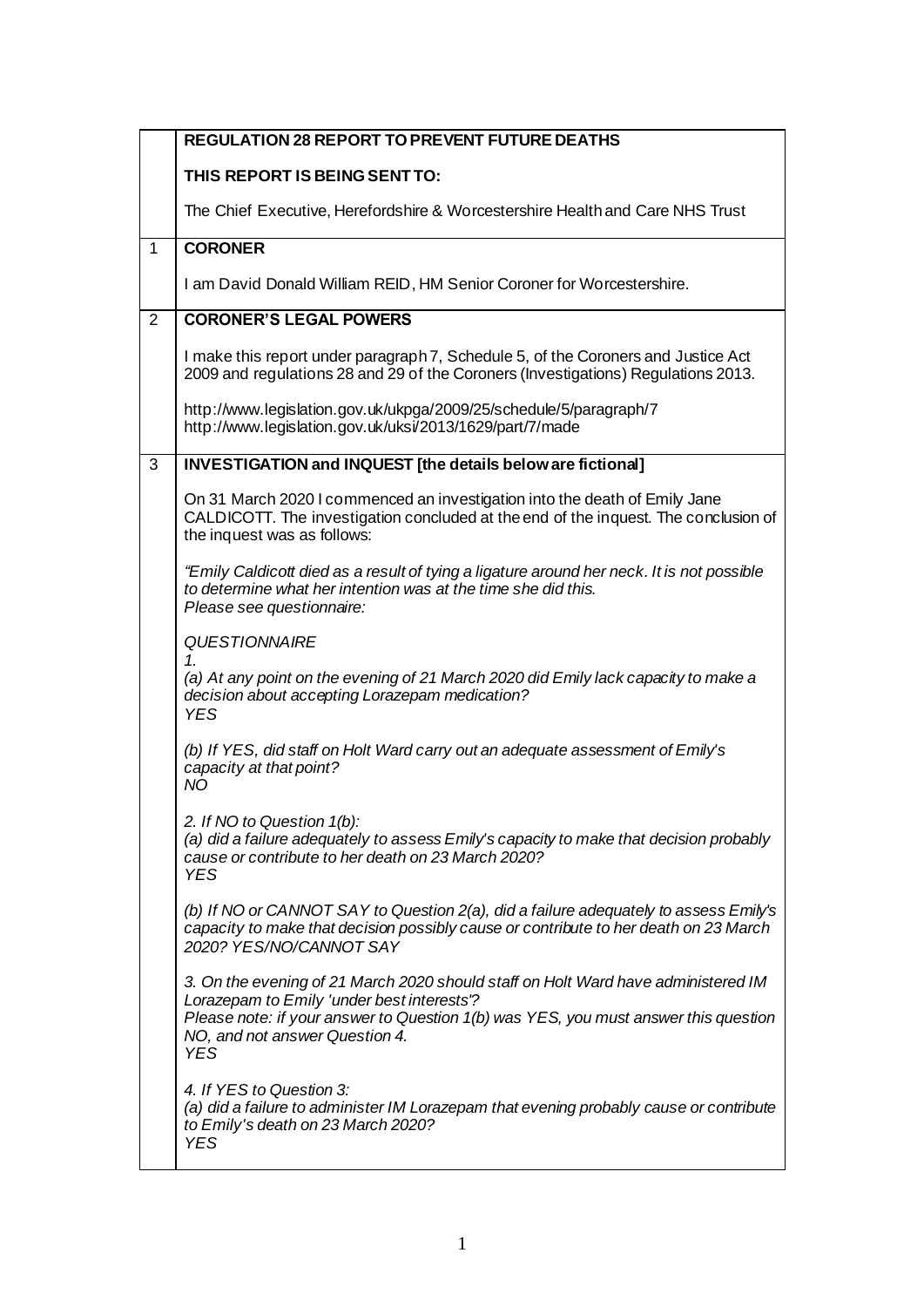|   | (b) if NO or CANNOT SAY to Question 4(a), did a failure to administer IM Lorazepam<br>that evening possibly cause or contribute to Emily's death on 23 March 2020?<br>YES/NO/CANNOTSAY                                                                                                                                                                                                                                                                                                                                                                                                                                                                                                                                                                         |
|---|----------------------------------------------------------------------------------------------------------------------------------------------------------------------------------------------------------------------------------------------------------------------------------------------------------------------------------------------------------------------------------------------------------------------------------------------------------------------------------------------------------------------------------------------------------------------------------------------------------------------------------------------------------------------------------------------------------------------------------------------------------------|
|   | 5. Following the first ligature incident on the evening of 21 March 2020, should staff on<br>Holt Ward have removed the which Emily had used to make that ligature?<br><b>YES</b>                                                                                                                                                                                                                                                                                                                                                                                                                                                                                                                                                                              |
|   | 6. If YES to Question 5:<br>(a) did their failure to remove the<br>probably cause or contribute to Emily's death<br>on 23 March 2020?<br>CANNOT SAY                                                                                                                                                                                                                                                                                                                                                                                                                                                                                                                                                                                                            |
|   | (b) if NO or CANNOT SAY to Question 6(a), did their failure to remove the<br>possibly cause or contribute to Emily's death on 23 March 2020?<br><b>YES</b>                                                                                                                                                                                                                                                                                                                                                                                                                                                                                                                                                                                                     |
|   | Neglect<br>If, but only if, you have answered YES to any or all of Questions $2(a)$ , $4(a)$ or 6(a), you<br>must also consider whether or not that particular failure by ward staff amounted to<br>neglect. In order to do so, please first read and follow paragraphs 23-26 in the<br>document 'Legal Directions (2)'. Once you have done so, please answer the following<br>question:                                                                                                                                                                                                                                                                                                                                                                       |
|   | 7. Was Emily's death contributed to by neglect?<br>YES"                                                                                                                                                                                                                                                                                                                                                                                                                                                                                                                                                                                                                                                                                                        |
| 4 | <b>CIRCUMSTANCES OF THE DEATH</b>                                                                                                                                                                                                                                                                                                                                                                                                                                                                                                                                                                                                                                                                                                                              |
|   | On 19th March 2020 Emily Jane Caldicott was admitted to Worcestershire Royal<br>Hospital as a voluntary informal inpatient, in order to seek treatment, following an<br>overdose of her medication. Emily had a background of significant mental health<br>issues that stemmed from childhood sexual abuse and suffered from Emotionally<br>Unstable Personality Disorder. On 21st March 2020 Emily was found unresponsive in<br>her room on Holt Ward, Newtown Hospital, Worcester after tying a ligature around her<br>neck, shortly after being detained under the Mental Health Act. She was then moved<br>to Worcestershire Royal Hospital, where she died on 23rd March 2020 from<br>pneumonia and cerebral anoxia due to the application of a ligature. |
| 5 | <b>CORONER'S CONCERNS</b>                                                                                                                                                                                                                                                                                                                                                                                                                                                                                                                                                                                                                                                                                                                                      |
|   | During the course of the inquest the evidence revealed matters giving rise to concern.<br>In my opinion there is a risk that future deaths will occur unless action is taken. In the<br>circumstances it is my statutory duty to report to you.                                                                                                                                                                                                                                                                                                                                                                                                                                                                                                                |
|   | The MATTERS OF CONCERN are as follows. -                                                                                                                                                                                                                                                                                                                                                                                                                                                                                                                                                                                                                                                                                                                       |
|   | (1) By their conclusion expressed above, the jury were satisfied that on the evening of<br>21.3.20, when Emily tied the ligature which resulted in her death, staff on Holt Ward,<br>Newtown Hospital, Worcester failed to carry out an adequate assessment of Emily's<br>capacity to make a decision about taking Lorazepam to reduce her extreme anxiety<br>and distress, and had they done so, they would have found that she lacked capacity in<br>that regard, and would have administered an intramuscular injection of Lorazepam "in<br>best interests";                                                                                                                                                                                                |
|   | (2) In the note which she made about these events on Care Notes, dated 22.3.20,<br>staff nurse MM recorded as follows:                                                                                                                                                                                                                                                                                                                                                                                                                                                                                                                                                                                                                                         |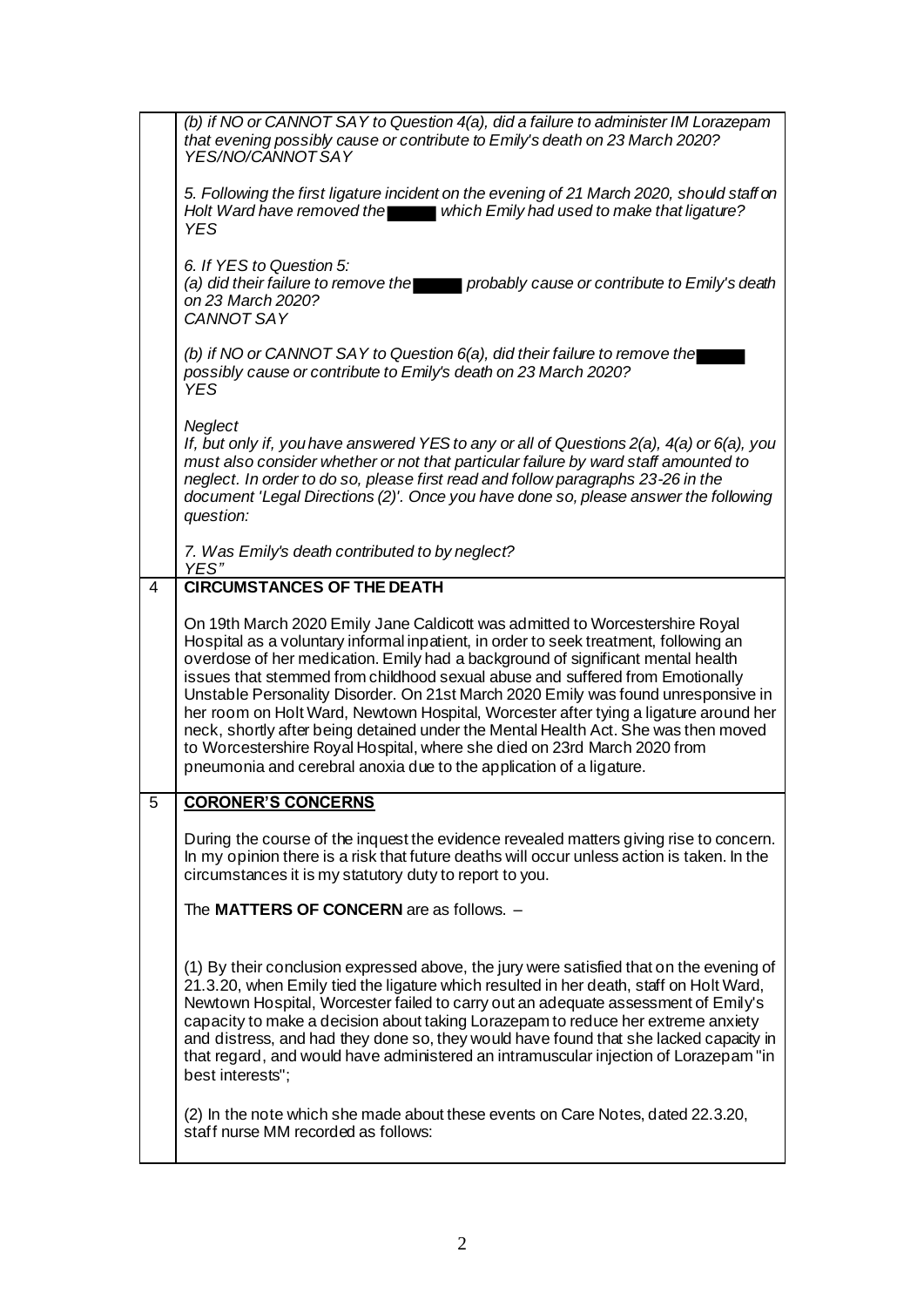|   | "I offered her Oral Lorazepam, but she refused, however [ Deputy Ward Manager ]<br>stated unable to give IM Lorazepam due to her being an informal patient and had<br>already had IM administered under best interest on 19.3.20. On the balance of<br>probability, Emily had capacity to understand that she was informal and that we could<br>not administer medication under MAPA therefore team decided that IM should wait for<br>further guidance from medic following his assessment for section 5.2."                                                                                                                                             |
|---|-----------------------------------------------------------------------------------------------------------------------------------------------------------------------------------------------------------------------------------------------------------------------------------------------------------------------------------------------------------------------------------------------------------------------------------------------------------------------------------------------------------------------------------------------------------------------------------------------------------------------------------------------------------|
|   | (3) In her evidence, staff nurse endentied that this was the test which was applied<br>when deciding whether or not to give IM Lorazepam to Emily, but was unable to<br>explain why she had recorded otherwise in the Care Notes, and why she had not<br>corrected herself when making her statement for the inquest only 2 weeks after the<br>incident, save to say that she had been distressed by what had happened.                                                                                                                                                                                                                                   |
|   | (4) In her evidence, Deputy Ward Manager said that the reason she had not<br>administered IM Lorazepam to Emily was because she had assessed her capacity to<br>make a decision about such medication during an incident outside the nurses' office<br>about an hour before the fatal ligature, and had concluded that she did have capacity<br>to refuse it. She said that she had not formally assessed Emily's capacity thereafter<br>because she did not think Emily required Lorazepam. She said that staff nurse<br>had recorded the test she applied wrongly in the Care Notes, because she may not<br>have understood what she (igna) was saying. |
|   | (5) By their conclusion, the jury found that if an adequate assessment of Emily's<br>capacity had taken place, she would have been given IM Lorazepam "in best<br>interests", that this would have quickly relieved her anxiety and distress, and that her<br>death would probably have been prevented.                                                                                                                                                                                                                                                                                                                                                   |
|   | (6) Although staff on Holt Ward were undoubtedly having to deal with a very difficult<br>situation in this case, I am concerned that if a such a decision has to be made in<br>similar circumstances in the future, staff may not apply the correct test under the<br>Mental Capacity Act 2005, and there is therefore a risk of future deaths occurring.                                                                                                                                                                                                                                                                                                 |
| 6 | <b>ACTION SHOULD BE TAKEN</b>                                                                                                                                                                                                                                                                                                                                                                                                                                                                                                                                                                                                                             |
|   | In my opinion action should be taken to prevent future deaths and I believe you, as<br>Chief Executive of Herefordshire & Worcestershire Health and Care NHS Trust have<br>the power to take such action.                                                                                                                                                                                                                                                                                                                                                                                                                                                 |
| 7 | <b>YOUR RESPONSE</b>                                                                                                                                                                                                                                                                                                                                                                                                                                                                                                                                                                                                                                      |
|   | You are under a duty to respond to this report within 56 days of the date of this report,<br>namely by 18 May 2022. I, the coroner, may extend the period.                                                                                                                                                                                                                                                                                                                                                                                                                                                                                                |
|   | Your response must contain details of action taken or proposed to be taken, setting<br>out the timetable for action. Otherwise you must explain why no action is proposed.                                                                                                                                                                                                                                                                                                                                                                                                                                                                                |
| 8 | <b>COPIES and PUBLICATION</b>                                                                                                                                                                                                                                                                                                                                                                                                                                                                                                                                                                                                                             |
|   | I have sent a copy of my report to the Chief Coroner and to the following Interested<br>Persons:                                                                                                                                                                                                                                                                                                                                                                                                                                                                                                                                                          |
|   | GT Stewart Solicitors and Advocates (legal representatives of<br>Emily's father);<br>(Emily's mother).                                                                                                                                                                                                                                                                                                                                                                                                                                                                                                                                                    |
|   | I am also under a duty to send the Chief Coroner a copy of your response.                                                                                                                                                                                                                                                                                                                                                                                                                                                                                                                                                                                 |